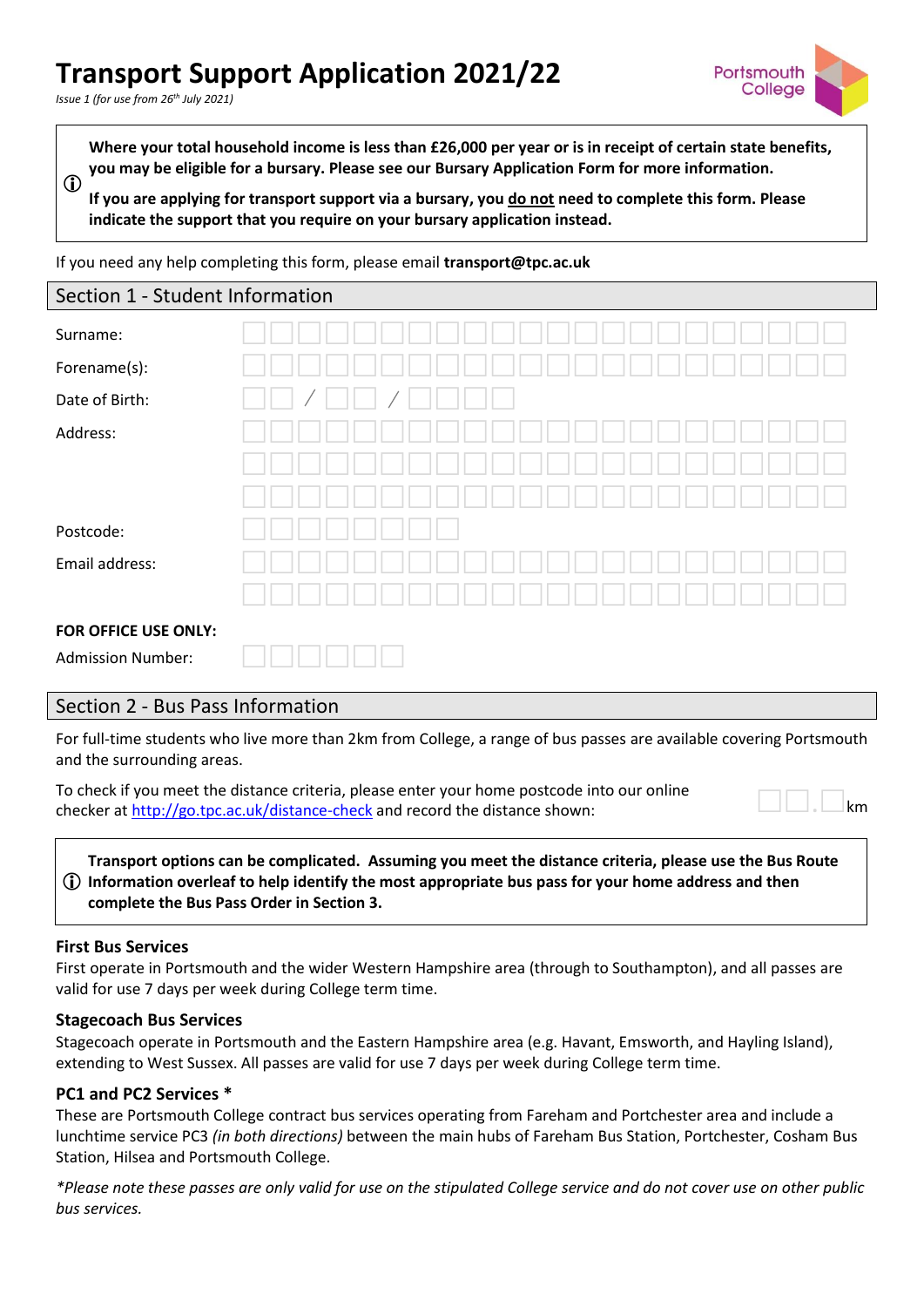# Section 2 (continued) - Bus Route Information

Please use the information below to help identify the most appropriate bus service for your home postcode. **Remember we only provide bus passes to full-time students who live more than 2km from the College.**  We check all applications and will reject those who live within 2km of the College.

| <b>Postcode</b>      | <b>Area Served</b>                                           | <b>Suggested Bus Service</b>                                                 |
|----------------------|--------------------------------------------------------------|------------------------------------------------------------------------------|
| <b>PO1</b>           | Fratton / Old Portsmouth                                     | First Portsmouth (buy directly on First Bus App no need to<br>complete form) |
| <b>PO20</b>          | Copnor                                                       | Stagecoach Portsmouth (use 621 service)                                      |
| PO28/<br><b>PO29</b> | Stamshaw / Tipner / Hilsea                                   | PC <sub>1</sub>                                                              |
| <b>PO2</b>           | North End                                                    | First Portsmouth (buy directly on First Bus App no need to<br>complete form) |
| <b>PO35</b>          | Anchorage Park                                               | Stagecoach Portsmouth (use 621 service)                                      |
| <b>PO36</b>          | <b>Baffins</b>                                               | Within 2km - only bike scheme is available (1-2km only)                      |
| PO4 / 5              | Southsea / Milton / Eastney                                  | First Portsmouth (buy directly on First Bus App no need to<br>complete form) |
| <b>PO61</b>          | Farlington                                                   | Stagecoach Portsmouth (use 621 service)                                      |
| <b>PO62</b>          | Cosham                                                       | Stagecoach Portsmouth (use 621 service)                                      |
| <b>PO63</b>          | Wymering                                                     | PC1                                                                          |
| <b>PO64</b>          | Paulsgrove                                                   | PC1                                                                          |
| <b>PO75</b>          | Purbrook                                                     | Stagecoach South Hants (use 621 service)                                     |
| PO7/8                | Waterlooville / Denmead / Clanfield /<br>Cowplain / Horndean | <b>First Hampshire</b>                                                       |
| PO <sub>9</sub>      | Havant                                                       | Stagecoach South Hants (use 621 service)                                     |
| <b>PO11</b>          | Hayling Island                                               | Stagecoach South Hants (transfer to 621 at Havant)                           |
| PO12/13              | Gosport / Lee-on-Solent                                      | First Hampshire and Gosport Ferry                                            |
| <b>PO14</b>          | Titchfield / Stubbington                                     | PC2 (see note 1 below)                                                       |
| <b>PO15</b>          | Catisfield / Whiteley                                        | PC2 (see note 1 below)                                                       |
| PO160                | Fareham                                                      | PC <sub>2</sub>                                                              |
| PO167                | Fareham                                                      | PC <sub>2</sub>                                                              |
| <b>PO168</b>         | Wallington / Downend (West of The Seagull)                   | PC <sub>2</sub>                                                              |
| PO168                | Portchester (East of The Seagull)                            | PC1                                                                          |
| PO169                | Portchester                                                  | PC2 (walk to The Seagull)                                                    |
| <b>PO17</b>          | Wickham / Southwick                                          | PC2 (see note 1 below)                                                       |

**Note 1 (for PO14, PO15 and PO17 postcodes)** - if you live more than 2km from the route served by PC2, we will also provide you with a First Hampshire pass to enable you to travel to Fareham Bus Station *(or the nearest stop served by PC2)*, where you can transfer to PC2.

**Route Planning Information** - the information provided above is for guidance purposes only and you are responsible for planning your own journeys to and from College. Please use the journey planner services offered by First and Stagecoach. If you need further assistance, please contact the Student Services Team (as per details on the front of this form).

- For the College PC1 and PC2 services, please visit<http://go.tpc.ac.uk/college-buses>
- For First services, please visi[t https://www.firstbus.co.uk/portsmouth-fareham-gosport/plan](https://www.firstbus.co.uk/portsmouth-fareham-gosport/plan-journey/journey-planner/)[journey/journey-planner/](https://www.firstbus.co.uk/portsmouth-fareham-gosport/plan-journey/journey-planner/)
- For Stagecoach services, please visit<https://www.stagecoachbus.com/plan-a-journey>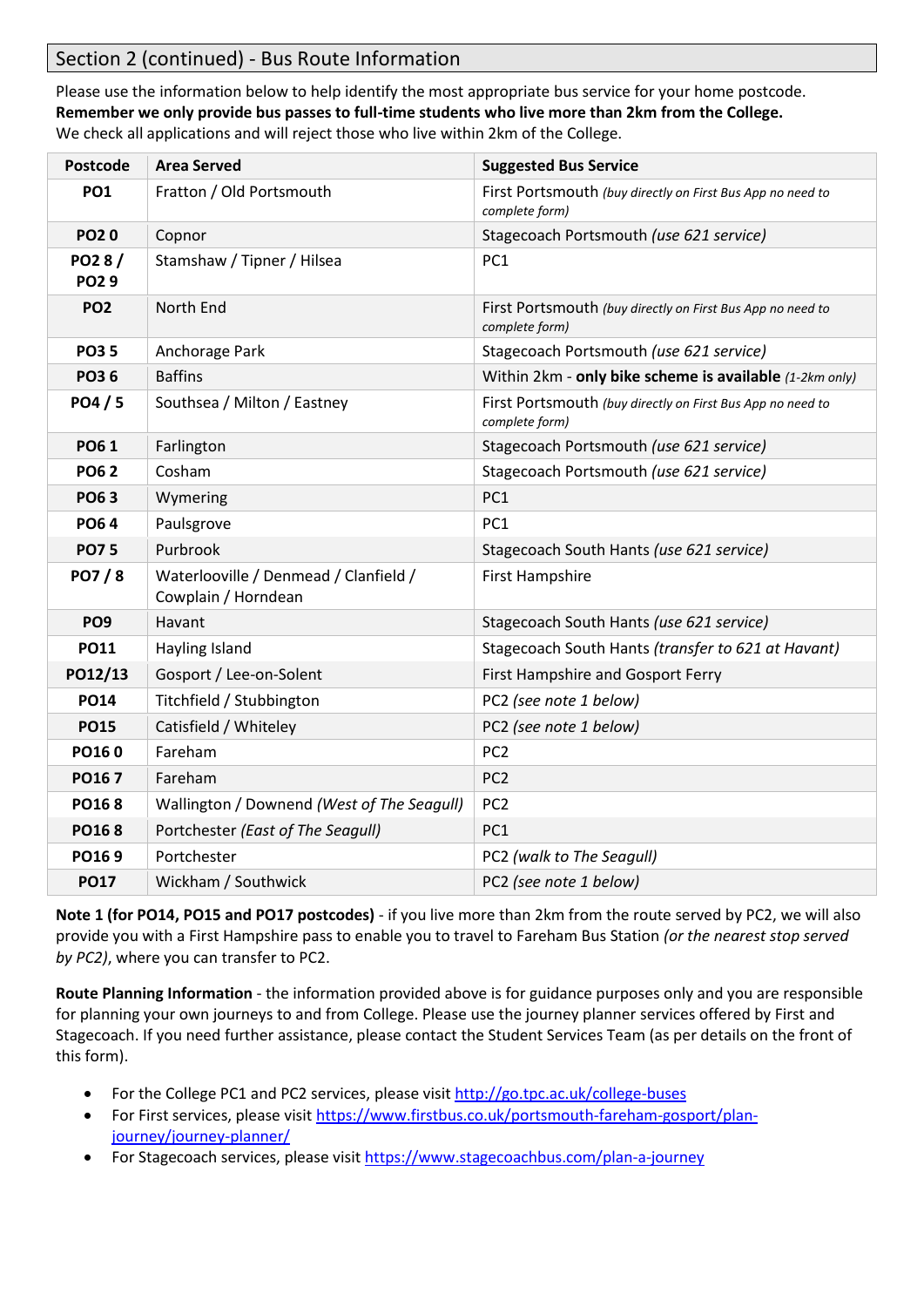### Section 3 - Bus Pass Order

**PC1 / PC2** – these are ordered from and paid to the College directly. Please bring this completed form to your enrolment interview with payment *(we accept Visa / MasterCard credit and debit cards only)*. If returning your form separate to your enrolment interview we will send an invoice link to the email address provided to be paid online.

| <b>Bus Service</b>                  | <b>Areas Served</b>                                                                             | <b>Cost per Term</b> |
|-------------------------------------|-------------------------------------------------------------------------------------------------|----------------------|
| PC1 (Portsmouth<br>College Service) | Portchester, Paulsgrove, Cosham, Hilsea, Stamshaw                                               | £150                 |
| PC2 (Portsmouth<br>College Service) | Fareham, Portchester (surrounding areas - Titchfield, Stubbington - via<br>transfer to Fareham) | £170                 |

**First Bus Services** – are only available to purchase to buy from the First Bus App on the mobile device used by the student but to receive any discount codes to apply for areas outside of Portsmouth you must complete and return this form and wait for the code to be issued by college before buying your ticket. Codes cannot be applied or refunded after purchase.

| <b>Bus Service</b>                          | <b>Areas Served</b>                                                                                                                                                                                                                                                                                                              | Cost per Term |
|---------------------------------------------|----------------------------------------------------------------------------------------------------------------------------------------------------------------------------------------------------------------------------------------------------------------------------------------------------------------------------------|---------------|
| First Hampshire                             | Covers use in Portsea Island, plus Waterlooville, Clanfield, Fareham,<br>Gosport (this pass is only offered to students whose home address is<br>outside of Portsmouth)<br>To be sent a discount code to reduce the cost to £170 please return<br>this form and wait for the code to be sent before purchasing your bus<br>pass. | £170          |
| First Hampshire and<br><b>Gosport Ferry</b> | Gosport & Lee on Solent (PO12, PO13)<br>To be sent a discount code to reduce the cost to £190 please return<br>this form and wait for the code to be sent before purchasing your bus<br>pass.                                                                                                                                    | f190          |

**Stagecoach Services** – these are called StudentRider passes and are ordered online directly from the Stagecoach website. Please visit<http://go.tpc.ac.uk/stagecoach> to place your order once you have been sent your discount code to use against full price tickets in the Autumn and Spring Terms.

Autumn Term 2021 passes will be available from mid-August 2021 but please wait for your discount code before purchase. Codes cannot be applied or refunded after purchase.

Please be aware that discount codes will not be issued for Summer 2022 Passes.

| <b>Bus Service</b>            | <b>Areas Served</b>                                                         | <b>Cost per Term</b> |               |        |  |
|-------------------------------|-----------------------------------------------------------------------------|----------------------|---------------|--------|--|
|                               |                                                                             | Autumn               | <b>Spring</b> | Summer |  |
| Stagecoach Portsmouth         | Portsea Island<br>covers use in PO1 - PO6 postcodes only                    | £150                 | £150          | £140   |  |
| <b>Stagecoach South Hants</b> | As for Stagecoach Portsmouth,<br>plus Waterlooville, Havant, Hayling Island | £170                 | £170          | £170   |  |
| Stagecoach Gold               | As for Stagecoach South Hants,<br>plus West Sussex, Surrey, Brighton        | £270                 | £240          | f229   |  |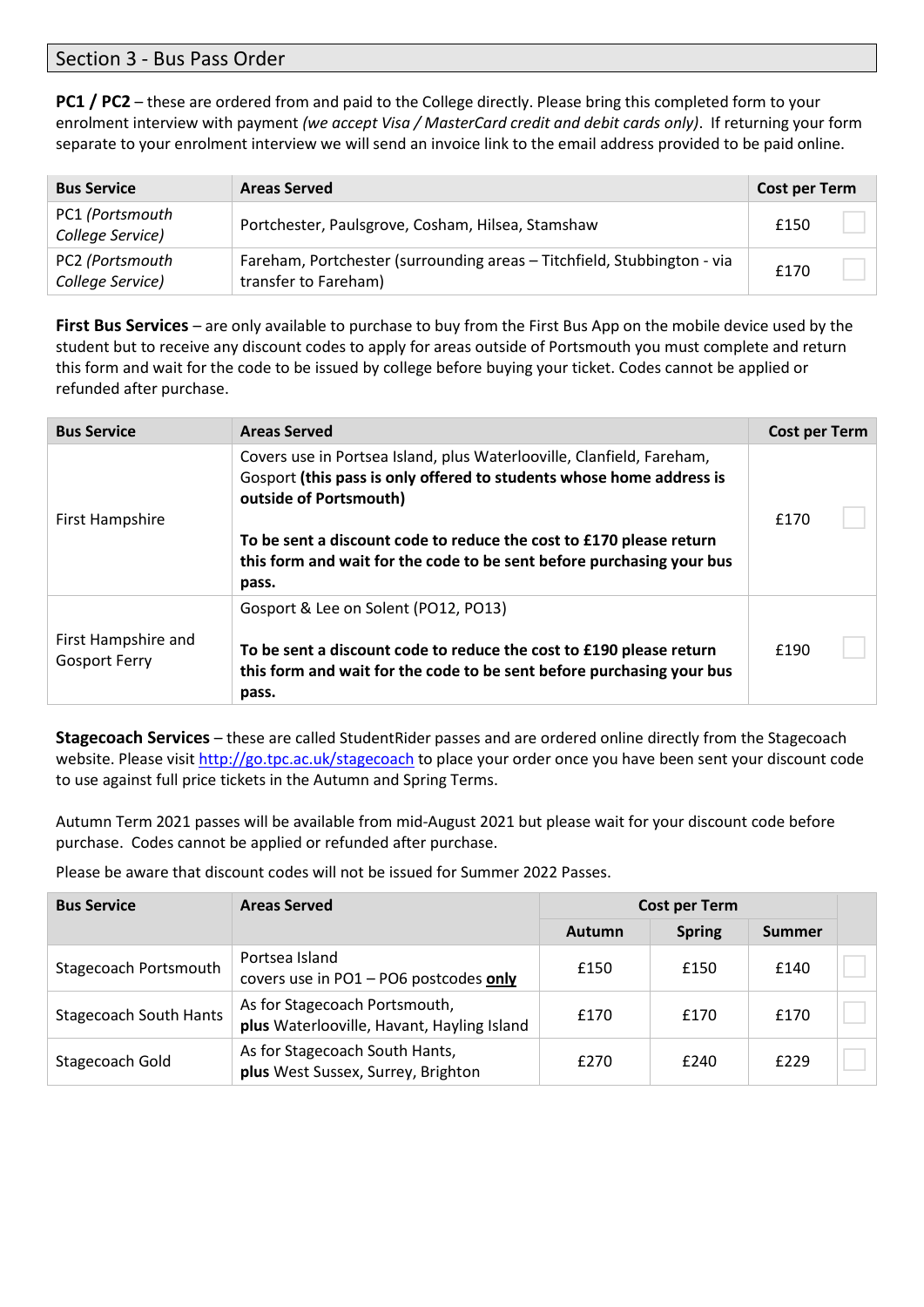### Section 4 – Bike Scheme

Full-time students are eligible to apply for the Bike Scheme in the Autumn and Spring Terms only, which provides **up to** £150 towards the cost of a **new** bike and relevant safety equipment (D-Lock, helmet and lights). This scheme has the following conditions:

- You must live more than 1km from the main site of study;
- The scheme is not available to students who have had benefit from it in previous academic years;
- You must remain a full-time student at Portsmouth College until the end of the academic year *(if you leave early, you will be invoiced for a proportion of the grant)*;
- All students utilising the Bike Scheme are expected to use full safety equipment and D-locks to protect both themselves and their equipment and to use designated cycle storage facilities at College;
- Students and parents / carers are entirely responsible for the upkeep and road worthiness of the bike; insurance against theft; and ensuring that you have the appropriate road skills and are safe to ride the bike

There is a sliding scale for the amount of grant available towards the cost of a bike, lights, cycle helmet and D-lock, based on when you submit your claim for payment:

| Term        | Deadline for claim to be made:        | <b>Grant Amount</b> |
|-------------|---------------------------------------|---------------------|
| Autumn 2021 | Friday 26 <sup>th</sup> November 2021 | £150                |
| Spring 2022 | Friday 1 <sup>st</sup> April 2022     | £100                |

The College has partnered with Portsmouth Cycle Exchange [\(https://cycle-exchange.co.uk\)](https://cycle-exchange.co.uk/) who offer cycles over a wide price range and variety, together with discounts to Portsmouth College students of 10%. PCE are also offer the option to service a bike which you already own. Portsmouth Cycle Exchange is based at 4-8 Gothic Buildings, Victoria Road North, Southsea PO5 1PH and is open 7 days a week. Please note - purchases via the Bike Scheme must be made in-store only.

# **New Bike Purchase (Portsmouth Cycle Exchange)**

If you choose to purchase a bike (or service an existing bike) from PCE, they will invoice the College directly for the Bike Scheme grant amount authorised, thus reducing the amount you need to pay.

# **Bike Service (Portsmouth Cycle Exchange)**

Where you already own a cycle which requires servicing, if this is arranged with PCE an allowance to the value of £50 will be granted. Any work costing above this amount is payable to PCE on completion/collection of the bicycle. PCE will invoice the college directly for the grant amount.

## **New Bike Purchase (Elsewhere)**

If you intend to purchase a new bike from elsewhere, please choose this option. We will email you when your application has been approved, along with a Bike Scheme claim form. You will then need to bring your completed claim form to Student Services with all relevant receipts for a BACS payment to be made. **Receipts must be dated no earlier than 1st June 2021.**

 **the academic year unless a medical condition develops that permanently prevents you from riding a bike. By subscribing to the Bike Scheme, you are not entitled to access any other aspect of our travel support during Please see the Student Services Team in the Student Centre should this occur.**